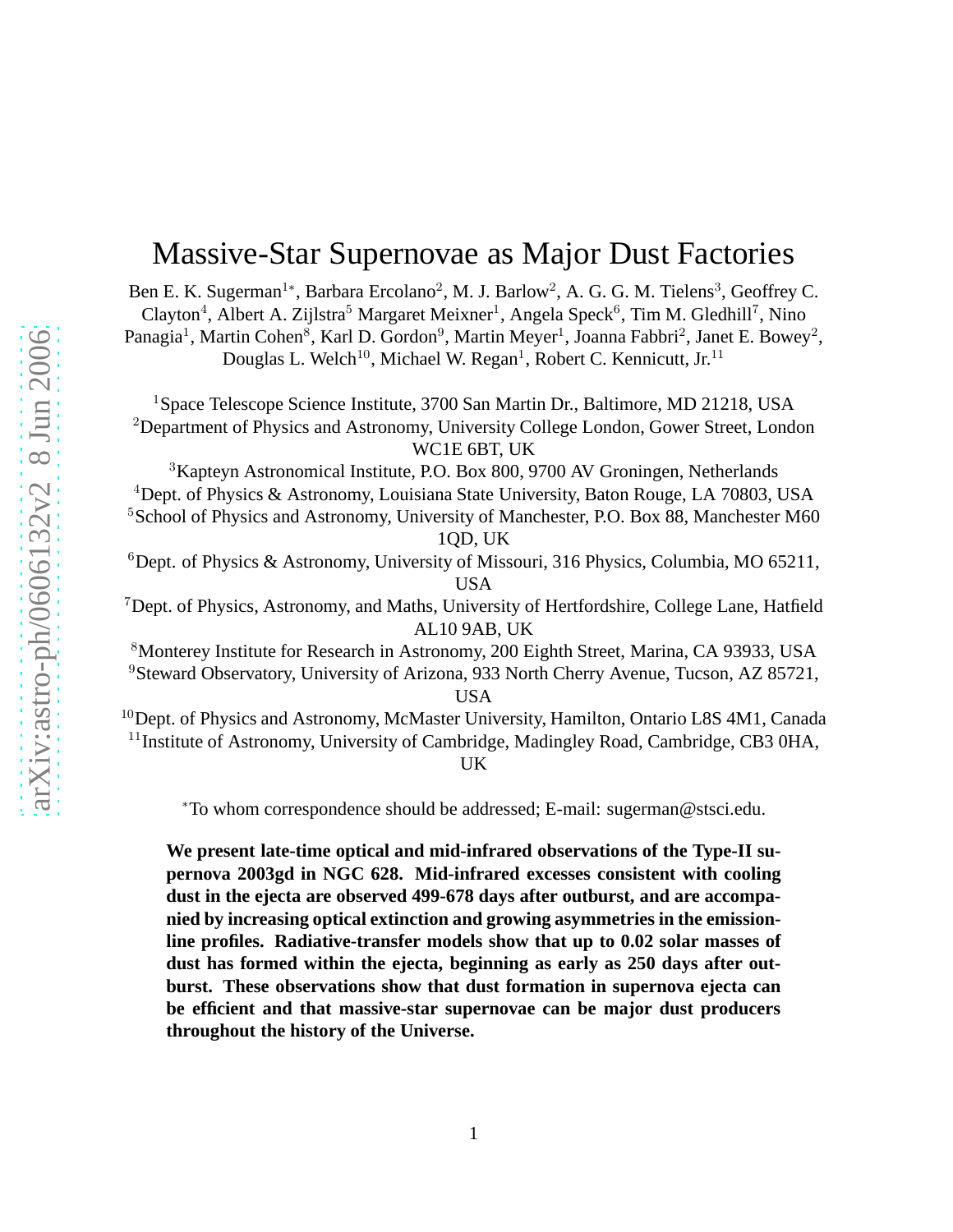## **Introduction**

Millimeter observations of high-redshift ( $z > 6$ ) quasars have revealed the presence of copious amounts of dust when the Universe was as young as 700 million years (*[1](#page-8-0)*). At the present day, dust in the interstellar medium of the Milky Way and other galaxies is generally thought to be injected mainly by the gentle winds of low mass stars when they evolve onto the Asymptotic Giant Branch (*[2](#page-8-1)*). However, stellar-evolution timescales of these low-to-intermediate mass stars are too long for them to be a major contributor to the dust budget in the early universe (*[3](#page-8-2)*). Instead, dust in the early universe must reflect the contribution from rapidly-evolving (1-10 million years) massive stars which return their nuclear ashes in explosive type II supernova (SN) events. Theoretical studies have long suggested that dust can condense in the ejecta from core collapse (e.g. type II) SNe ([4](#page-8-3)) and calculations predict condensation of  $0.08-1$   $M_{\odot}$  of dust within a few years, depending on metallicity and progenitor mass (*[5](#page-9-0)*, *[6](#page-9-1)*, *[7](#page-9-2)*). There is also evidence for the origin of some dust in type II SNe based on isotopic composition of stardust isolated in meteorites (*[8](#page-9-3)*).

Direct observational evidence for efficient dust formation in SN ejecta is, however, lacking, largely because SN explosions are rare and far apart. Dust formation was detected in the ejecta of SNe 1987A and 1999em, but only some 10<sup>−</sup><sup>4</sup> M<sup>⊙</sup> were inferred for each (*[9](#page-9-4)*, *[10](#page-9-5)*, *[11](#page-9-6)*), a factor up to  $10^3$  smaller than typical SNe would have had to produce in order to contribute efficiently to the early-Universe dust budget (*[12](#page-9-7)*). Similarly low dust masses have been measured in evolving SN remnants using the recently-launched Spitzer Space Telescope (*[13](#page-9-8)*), however its mid-infrared (IR) instruments are most sensitive to warm (50–500 K) material, while dust in these remnants has almost certainly cooled to  $< 30$  K. Cold dust has been detected in remnants in the far-IR and sub-mm, however such observations risk strong contamination by cold, unrelated dust clouds along the line of sight (*[14](#page-9-9)*). As such, the best way to demonstrate dust condensation in SN ejecta is to study them within a few years of their explosion, during the epoch of condensation when the ejecta are much hotter than interstellar dust. The high sensitivity of the Spitzer's mid-IR detectors allows us to sample very young core collapse SNe within  $\sim$ 20 Mpc and opens up the whole nearby Universe for such studies. Here we report on such a study of the type II-P SN 2003gd in the galaxy NGC 628. A rare combination of contemporaneous optical and mid-IR observations of this well-studied SN with a known stellar progenitor mass of  $8^{+4}_{-2}$   $M_{\odot}$  ([15](#page-9-10), [16](#page-9-11)) provides an excellent test case for the efficiency of dust formation in SN ejecta.

### **Data in Support of Dust Production**

As dust condenses in SN ejecta, it increases the internal optical depth of the expanding ejecta, producing three observable phenomena: (1) a mid-IR excess; (2) asymmetric blue-shifted emission lines, since the dust obscures more emission from receding gas; and (3) an increase in optical extinction. All of these were observed from one to three years after outburst in SN 1987A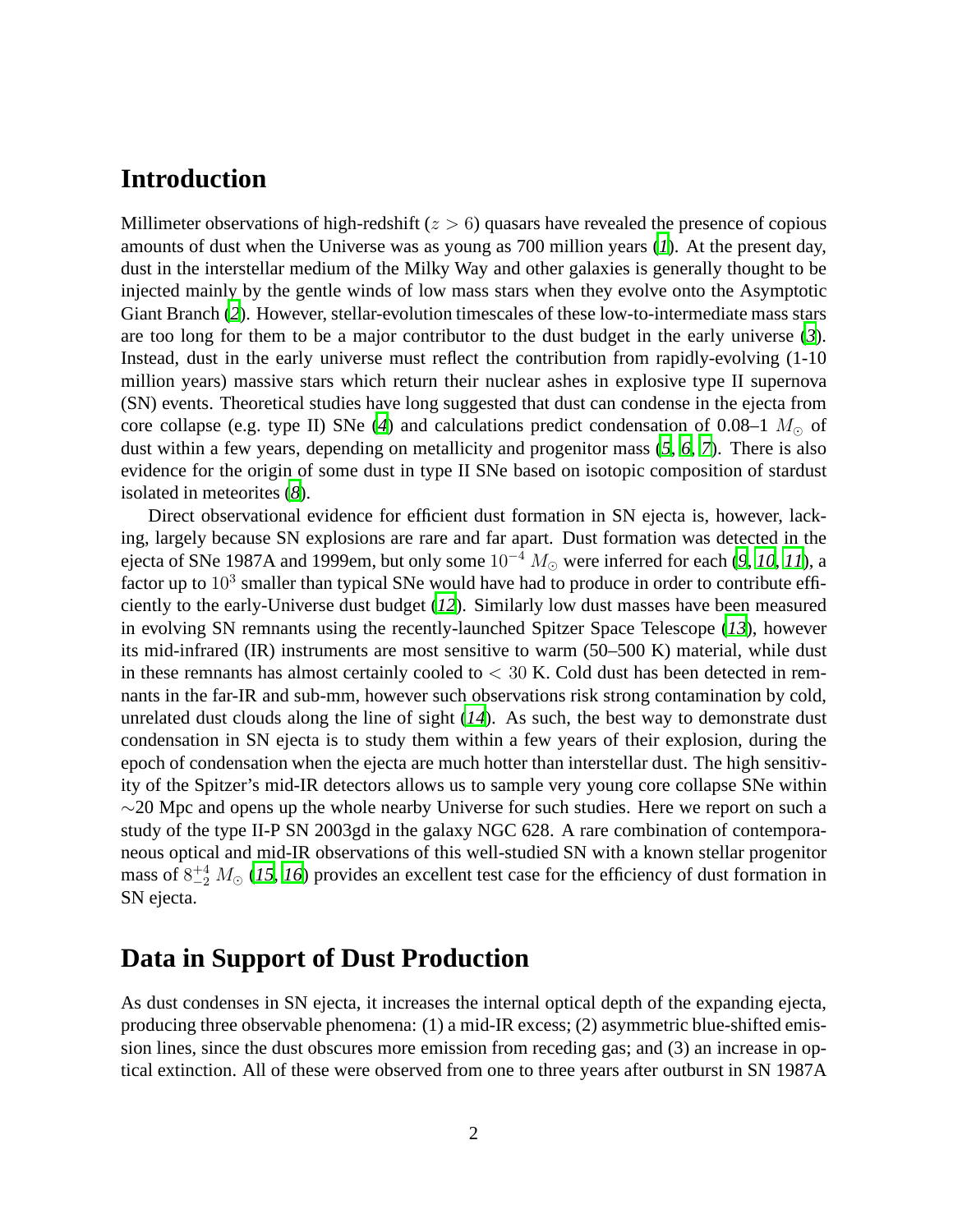

<span id="page-2-0"></span>Figure 1: Hubble and Spitzer Space Telescope images of a  $10'' \times 10''$  field centered on the position of SN 2003gd. (**A**) HST WFPC2 image taken in the F606W filter in which the SN progenitor (arrowed) was identified ([15](#page-9-10), [18](#page-9-12)), with a resolution of 0''045 pix<sup>-1</sup>. (**B**−C) Falsecolor SST IRAC images of the SN taken 2004 Jul 28 (**B**) and 2005 Jan 15 (**C**), showing the 3.6  $\mu$ m images in blue, 4.5  $\mu$ m in green, and 8.0  $\mu$ m in red. All IRAC images were processed by the SINGS collaboration to a final resolution of  $0\rlap{.}^{\prime\prime}75$  pix<sup>-1</sup>.

(*[9](#page-9-4)*, *[10](#page-9-5)*). In this section, we present or confirm all three phenomena from SN 2003gd.

NGC 628 was observed by the Spitzer Infrared Nearby Galaxies Survey (SINGS) Legacy program (*[17](#page-9-13)*) with Spitzer Space Telescope's Infrared Array Camera (IRAC) at 3.6, 4.5, 5.8, and 8.0  $\mu$ m on 2004 Jul 28, or day 499 after outburst ([18](#page-9-12)), and with the Multiband Imaging Spectrometer for Spitzer (MIPS) on 2005 Jan 23 (day 678) at 24  $\mu$ m; the SN was also observed with IRAC as part of GO-3248 (P.I. W. P. Meikle) on 2005 Jan 15 (day 670). All data were acquired from the Spitzer archive, then spatially enhanced using the SINGS data pipelines to a final resolution of 0".75 pix<sup>-1</sup>. A point source identified in all four IRAC bands from day 499 is consistent to within 0'.17 (0.2 IRAC pixels) with the position of the SN progenitor (Fig. [1\)](#page-2-0), as measured via careful absolute and differential astrometry between the 3.6  $\mu$ m IRAC image and the archival Hubble Space Telescope (HST) Wide Field and Planetary Camera 2 (WFPC2) data in which the progenitor was identified (*[16](#page-9-11)*).

Photometry of the Spitzer data was performed using point-spread-function fitting techniques (*[19](#page-9-14)*). The resulting flux densities are  $20.8 \pm 2.6 \,\mu$ Jy at  $3.6 \,\mu$ m,  $73.8 \pm 5.6$  at  $4.5 \,\mu$ m,  $64.9 \pm 7.3$  $\mu$ Jy at 5.8  $\mu$ m, and  $103 \pm 22 \mu$ Jy at 8.0  $\mu$ m on day 499, and  $106 \pm 16 \mu$ Jy at 24  $\mu$ m on day 678; the SN is nearly undetectable in IRAC on day 670, with  $3\sigma$  upper limits of 6.0, 10.6, 13.5, and 26.6  $\mu$ Jy at 3.6, 4.5, 5.8, and 8.0  $\mu$ m, respectively (Fig. [2\)](#page-3-0). An excess at 4.5  $\mu$ m could be due to CO emitting at 4.6  $\mu$ m (*[10](#page-9-5)*). Otherwise, the rising 5.8–24  $\mu$ m flux densities are not expected from the gaseous ejecta, which typically have temperatures of 3000−5000 K at these late times (*[10](#page-9-5)*). It is unlikely that this emission is a thermal light echo, since the time variability of the IRAC fluxes is significantly faster than that expected for a typical circumstellar dust shell (*[20](#page-9-15)*). Assuming that the mid-IR emission can be modeled with a single blackbody, the best fit to the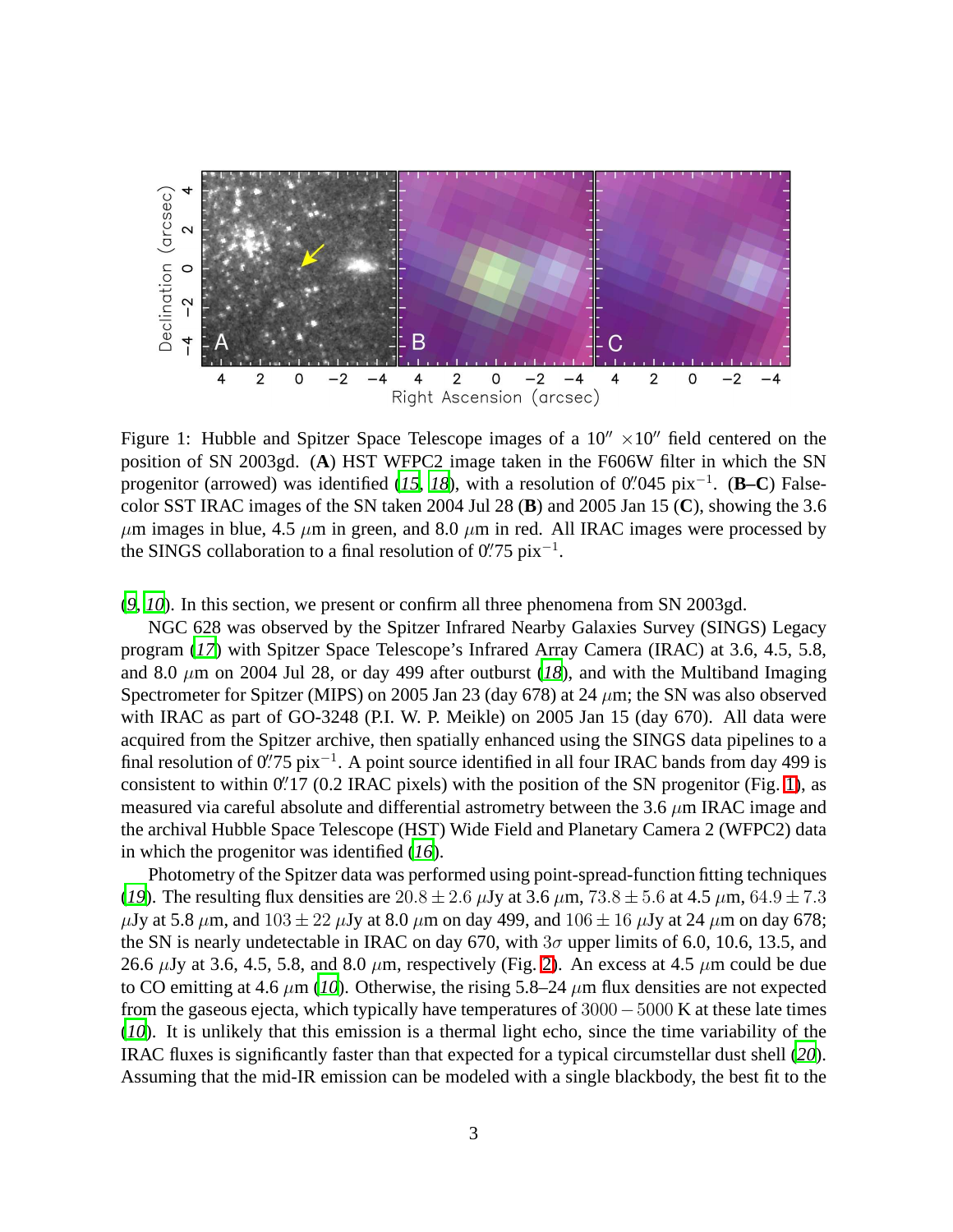

<span id="page-3-0"></span>Figure 2: Spectral-energy distribution of SN 2003gd, showing optical photometry on day 493 (squares) from (*[18](#page-9-12)*) and extrapolated from day 632 (*[21](#page-9-16)*) to day 678 (diamonds) using the evolution of SN 1987A (*[24](#page-9-17)*); IRAC data from day 499 (circles); upper limits to IRAC from day 670 (arrows), and the MIPS datum from day 678 (triangle). Error bars are computed using a Poisson-noise model that includes detector charactertistics, flat-field and profile uncertainties. Fluxes have been dereddened by  $E(B-V) = 0.14$  ([18](#page-9-12)). The curves are MOCASSIN radiativetransfer models to the data at day 499 (solid lines) and 678 (dashed lines) using smoothlydistributed (black) and clumpy (grey) dust. See text and Table 2.

5.8–8.0  $\mu$ m data from day 499 has a temperature of 480 K, which for an adopted distance to the SN of 9.3 Mpc ([18](#page-9-12)), yields an integrated luminosity of  $4.6 \times 10^5$  L<sub>☉</sub> and an equivalent radius of  $6.8\times10^{15}$  cm. The size, temperature, and variability implied by the spectral-energy distributions (SEDs), are thus consistent with lower temperature ( $T \sim 500$  K) dust that is cooling within the SN ejecta.

The first indication of such dust formation in SN 2003gd came in a comparison of broadband photometry and H $\alpha$  spectra of the SN between days 124 and 493 ([18](#page-9-12)), in which a small decline in the late-time luminosity was accompanied by a slight blueshift in the emission-line peaks. New spectroscopic observations of SN 2003gd were obtained in long-slit mode, covering  $\sim$ 4500–7000 Å with a spectral resolution of  $\sim$ 7 Å using the Gemini Multi-Object Spectrograph (GMOS) on Gemini North on 2004 August 19 (day 521). Two spectra of SN 2003gd were obtained, which have been de-biased, flattened, wavelength-calibrated, sky-subtracted, extracted and then combined. The wavelength calibration is accurate to about 2 Å. The H $\alpha$  and [O I] spectra from days 157 and 493 (*[18](#page-9-12)*) are compared to the newer data in Fig. [3.](#page-4-0) Inspection of the lines confirms that the emission peak is indeed blueshifting, while the red high-velocity wing seen at the earliest epoch has diminished. Additionally, the most recent spectra show a clear asymmetry in the first few hundred  $km s^{-1}$  redward of each line peak. These blueshifted peaks and asymmetric profiles are consistent with a simple model in which dust with an increasing optical depth is located within an expanding sphere of uniform emission (*[11](#page-9-6)*); in particular, the day 521 profiles suggest an optical extinction  $A_R \lesssim 5$ .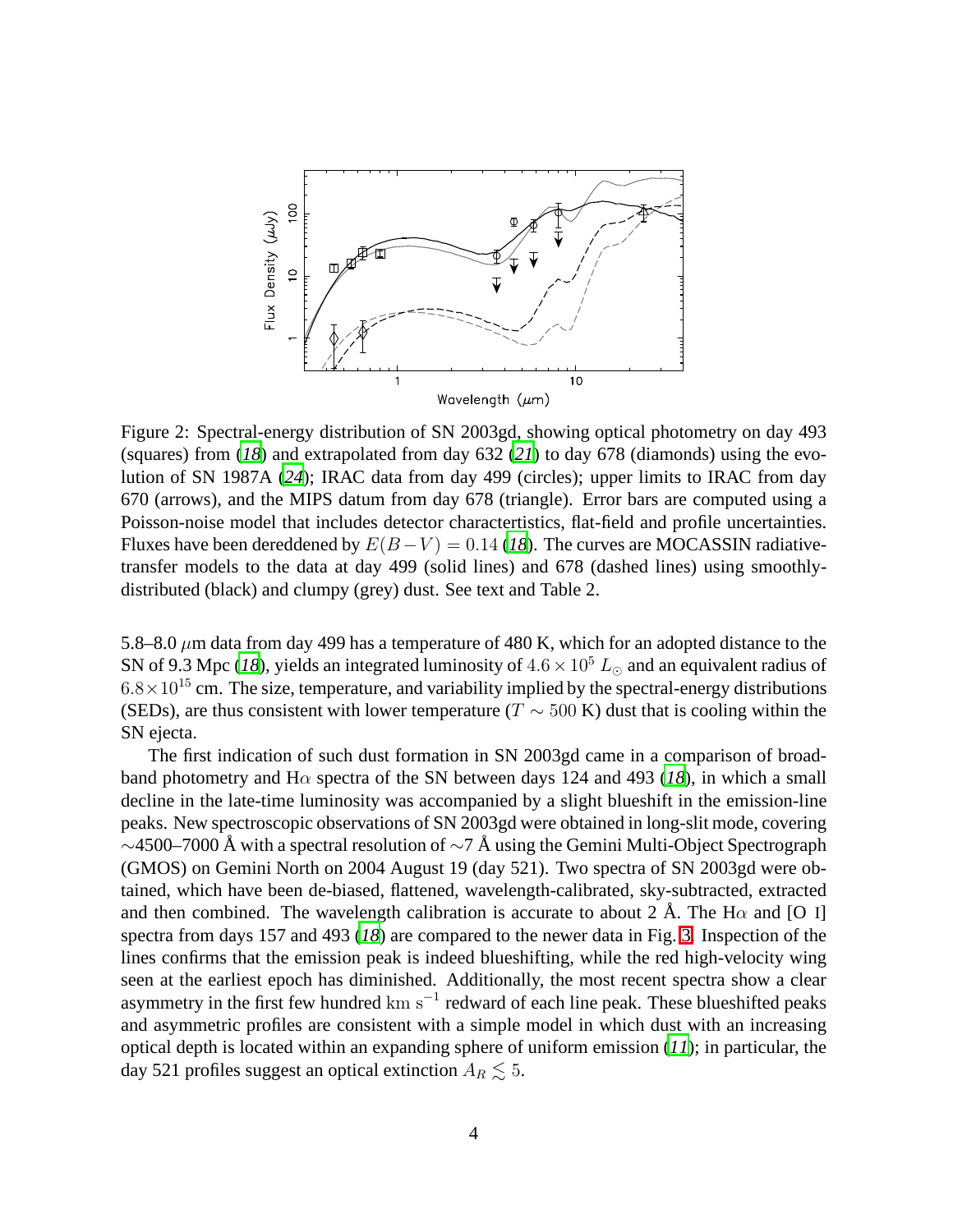

<span id="page-4-0"></span>Figure 3: Optical spectra of SN 2003gd showing [O I]  $\lambda\lambda$ 6300,6363 Å (top panel) and H $\alpha$ (bottom panel). Spectra have been corrected for the redshift  $z = 0.00219$  of NGC 628. The grey curves are taken from the data presented in (*[18](#page-9-12)*), showing the profiles at days 157 (solid line) and 493 (broken line). The solid black curve is the new data taken on day 521 with GMOS-N on Gemini North. The profiles are normalized to an arbitrary flux scale. A monotonic blueshift in the H $\alpha$  line peak, first reported by ([18](#page-9-12)) is confirmed. The most recent spectra in all three lines also show a clear profile asymmetry redward of each line peak. This evolution is expected from dust forming homogenously within the ejecta, which preferentially extinguishes emission from the receding (i.e. redshifted) gas.

The B, V , and R light curves of SN 2003gd through day 493 (*[18](#page-9-12)*) have been combined with the B and R-band photometry from day 632 (*[21](#page-9-16)*) in Fig. [4.](#page-5-0) Over this 500-day period, the SN is evolving almost identically to SN 1987A, with the exception that SN 2003gd is slightly subluminous in V and R around day 493. The close match between the light curves of these two SNe implies an increase in optical extinction of SN 2003gd as well.

The observed dust extinction is measured by comparing the change in photometry over time to a standard intrinsic luminosity. The internal extinction in SN 1987A is believed to have increased by  $A_R = 0.8$  mag between days 525 and 700, as determined in broad-band photometry by comparing the light curve after day 525 to the best-fit line through the data from days 450–525 (*[9](#page-9-4)*). The slope of this line (Fig. [4\)](#page-5-0) is extremely sensitive to the subset of the SN 1987A light curve used, and the resulting dust extinction can vary by over 1 mag depending on the days included in the least-squares fit. Thus we deem this a poor measure of the intrinsic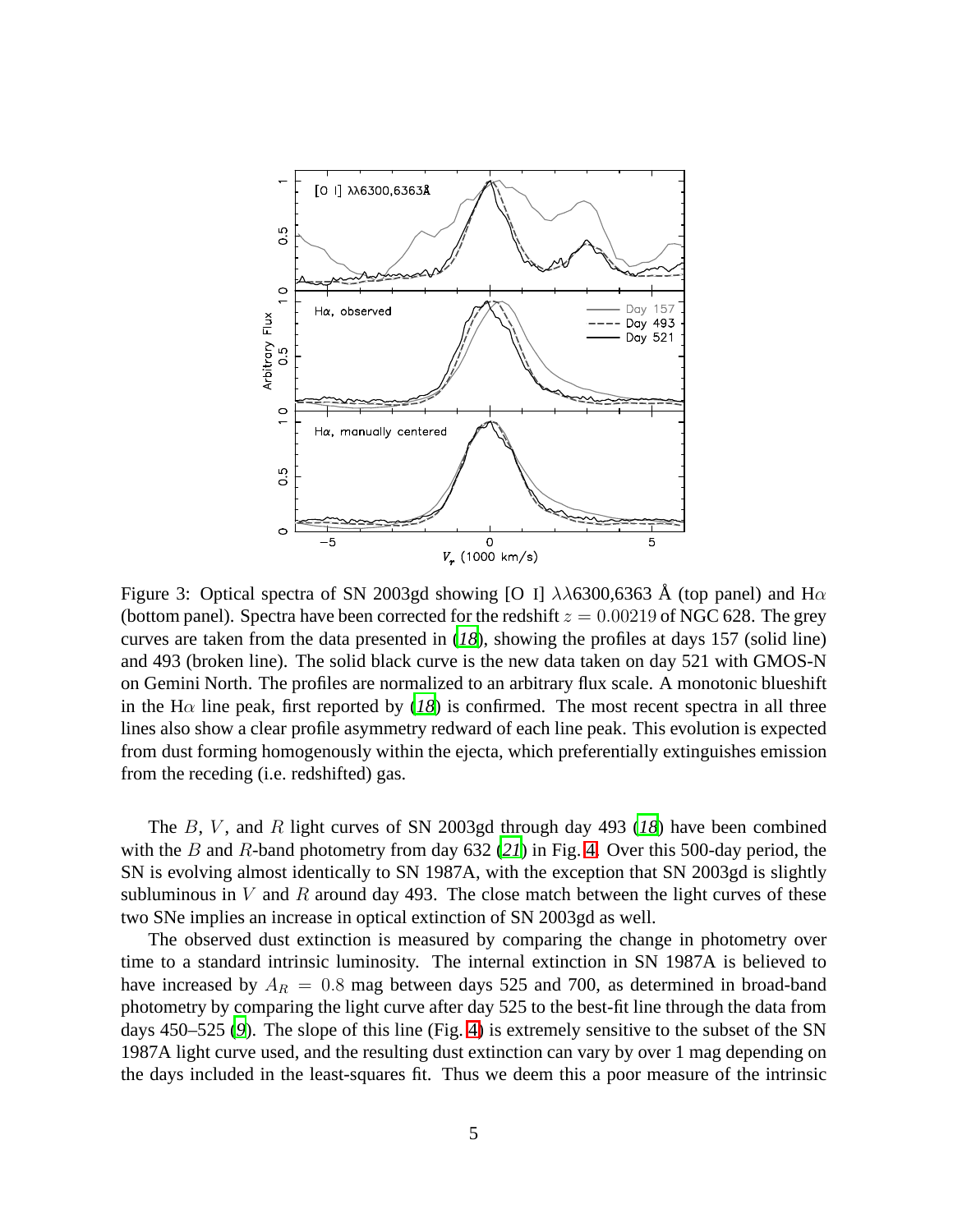

<span id="page-5-0"></span>Figure 4: Light curves of SN 2003gd, showing the increase of extinction with time.  $B, V$ , and R light curves of SN 2003gd compiled from (*[18](#page-9-12)*) through day 493 after outburst, and (*[21](#page-9-16)*) for day 632, are plotted and offset as marked. Error bars are all smaller than the point markers. For comparison, the corresponding light curves of SN 1987A (*[24](#page-9-17)*, and references therein) are also shown as thick grey lines, and the R-band light curve of SN 1990E is shown as filled stars. Also plotted in black are the light curves expected from Eq. (1) with (dashed) and without (dotted) the effective opacity term, as well as the linear fit to SN 1987A from days 450–525 (dashed grey) used by (*[9](#page-9-4)*).

luminosity.

The broad-band evolution of Type II SNe past ∼500 days is poorly documented, since very few SNe have ever been observed beyond this epoch. At these late times, the light curve is dominated by the energy input of gamma rays from  ${}^{56}Co$  decay, which decreases with an efolding time of  $\tau_{56} = 111.2$  days. The R-band photometry of the Type II SN 1990E ([22](#page-9-18)) closely follows this evolution through 540 days (Fig. [4\)](#page-5-0), suggesting simple Co-decay is a good estimate of the unextinguished R-band light curve for at least that long. However, as the ejecta expand, their opacity to gamma rays is expected to decrease, which results in a modified light curve (*[23](#page-9-19)*)

$$
L_{56}(t) \propto e^{-t/\tau_{56}} \left[ 1 - e^{-\kappa_{56}\phi_0(t_0/t)^2} \right]
$$
 (1)

where the term in brackets is the "effective opacity," with  $\kappa_{56} = 0.033$  cm<sup>2</sup> g<sup>-1</sup> the average opacity to <sup>56</sup>Co-decay gamma rays, and  $\phi_0 = 7 \times 10^4$  g cm<sup>-2</sup> the column depth at the fiducial time  $t_0 = 11.6$  days, chosen to match the bolometric light curve of SN 1987A ([23](#page-9-19), [24](#page-9-17)). Note that Eq. (1) begins fading relative to simple  ${}^{56}Co$  decay around 500 days.

The Co-decay curves, both with and without the effective-opacity correction, are much more luminous than the aforementioned linear fit to SN 1987A at the time of dust formation (Fig. [4\)](#page-5-0). The slopes of these Co-decay curves also closely resemble that of SN 1987A after day 775, when dust production is believed to have ended (*[10](#page-9-5)*). Thus, Eq. (1) offers a more realistic standard luminosity for the unextinguished R-band light curve of SN 1987A. Comparison of  $L_{56}$  to the SN 1987A photometry yields extinctions of 1.5 mags around day 700 when effective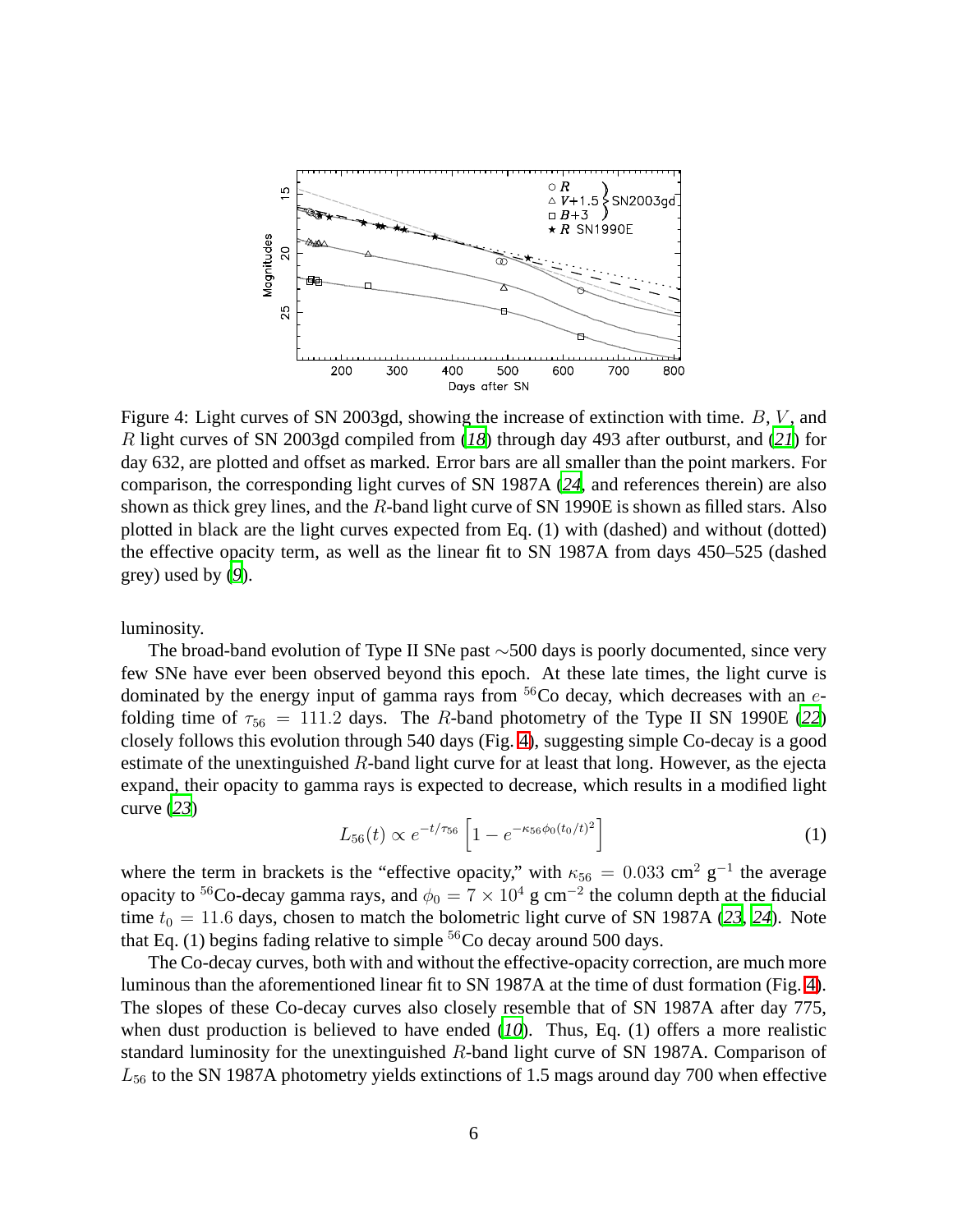Table 1: R-band extinction of SN 2003gd. Eq. (1) is used with and without the effective opacity term to estimate the average and maximal extinction, respectively. The observed values are listed first, and these were used along with the  $R$ -band light curve of SN 1987A to extrapolate the extinction of the SN at the epochs of *SST* observation.

| $A_R$ (mags) |         |       |  |  |  |
|--------------|---------|-------|--|--|--|
| average      | maximal | error |  |  |  |
| observed     |         |       |  |  |  |
| 0.52         | 0.73    | 0.09  |  |  |  |
| 1.36         | 1.78    | 0.12  |  |  |  |
| extrapolated |         |       |  |  |  |
| 0.53         | 0.74    | 0.14  |  |  |  |
| 1.51         | 2.13    | 0.20  |  |  |  |
|              |         |       |  |  |  |

opacity is included, and 2.5 mag when it is excluded. Since the evolution of SNe 1987A and 2003gd are so similar, Eq. (1) is also used to estimate the extinction of SN 2003gd at each epoch, as listed in Table 1.

#### **Dust-Mass Analysis and Interpretation**

The observations presented above overwhelmingly point toward dust forming within the ejecta of SN 2003gd, beginning sometime between 250 and 493 days after outburst. To estimate the mass of dust present, we employ the three-dimensional Monte Carlo radiative-transfer code MOCASSIN (*[25](#page-9-20)*). Briefly, the paths of photon absorption, scattering and escape are followed from a specified source through a given composition, grain-size distribution, and geometry of dust. The particular choices of these are either constrained a priori or varied until the model emission and extinction match the observed values.

Since our hypothesis is that dust condenses within the ejecta, the radiative-transfer model is constructed under the initial assumption that the dust and source luminosity are mixed within a spherical, expanding shell with inner radius  $r_{in}$ , outer radius  $Y \cdot r_{in}$ , and  $\rho \propto r^{-2}$  density profile, and with the illuminating radiation proportional to the dust density. Initial values for the shell size, source luminosity and temperature are guided by the blackbody previously fit to the mid-IR data, and by models of SN 1987A at similar epochs (*[10](#page-9-5)*). There are numerous models for dust formation within SN ejecta (for a review, see *[26](#page-9-21)*), most of which predict grain sizes will remain small. We adopt a standard  $a^{-3.5}$  size distribution ([27](#page-9-22)), with grain radii between  $0.005 - 0.05$  $\mu$ m, and the dust composition is taken to be 15% amorphous carbon and 85% silicates ([7](#page-9-2)), with optical constants taken from (*[28](#page-9-23)*, *[29](#page-10-0)*). Finally, since there are very few optical and mid-IR data to constrain a given model, the source luminosity is restricted to evolve according to Eq. (1) while its temperature remains constant (*[10](#page-9-5)*).

Two dust distributions are considered. In the first, "smooth" model, the dust is uniformly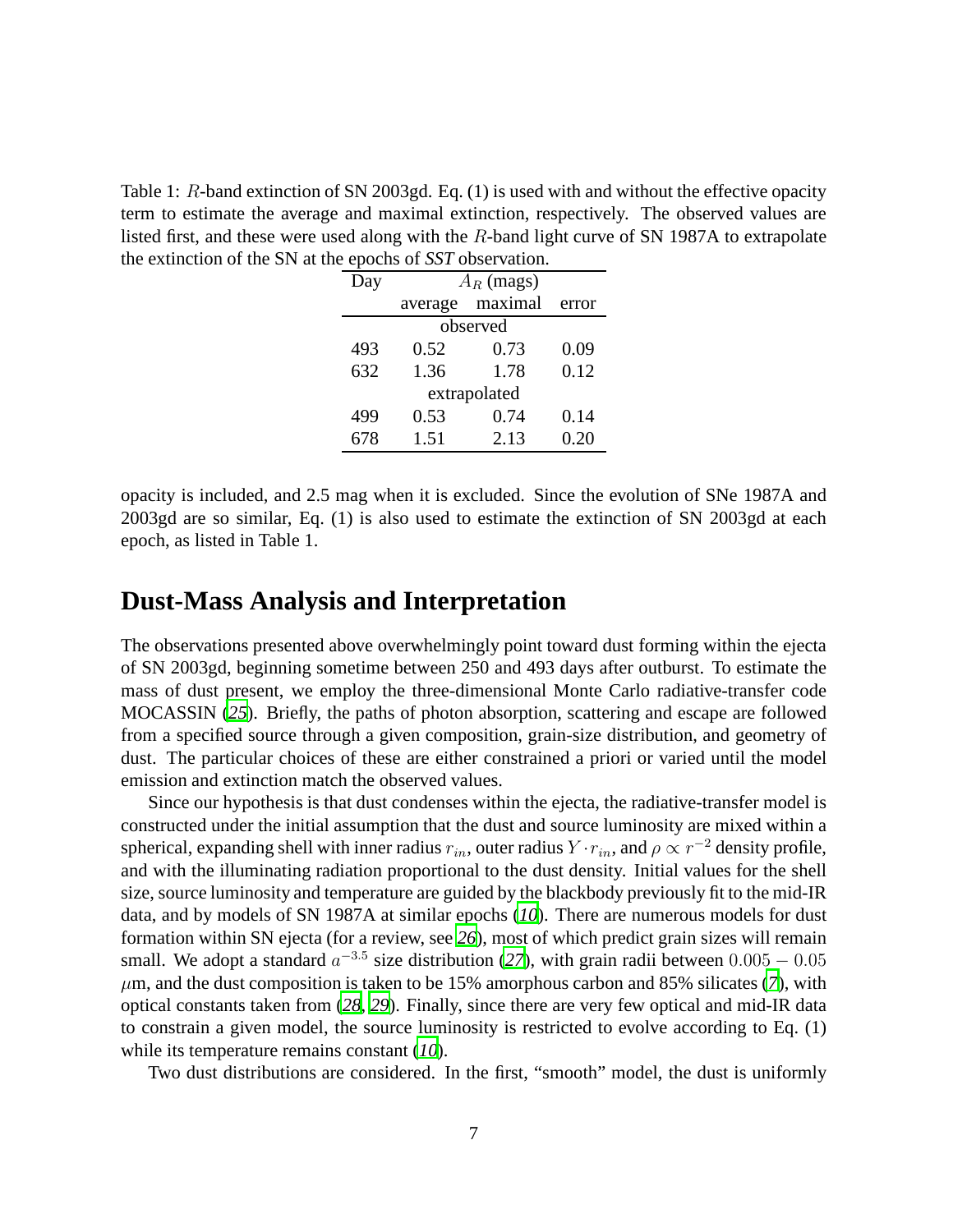Table 2: Dust masses and R-band extinction calculated by the radiative-transfer code MO-CASSIN.

| day | Model  | $A_R$ | $M_{\rm dust}$ ( $M_{\odot}$ ) |
|-----|--------|-------|--------------------------------|
| 499 | Smooth | 0.40  | $2.0 \times 10^{-4}$           |
| 499 | Clumpy | 0.65  | $1.7 \times 10^{-3}$           |
| 678 | Smooth | 1.48  | $2.7 \times 10^{-3}$           |
| 678 | Clumpy | 122   | $2.0 \times 10^{-2}$           |

distributed throughout the shell according to the adopted density profile. However, as early as a few hours after outburst, post-shock ejecta become Rayleigh-Taylor unstable (*[30](#page-10-1)*, *[31](#page-10-2)*), forming an inhomogenous or "clumpy" distribution, which we model as a two-phase medium, in which spherical clumps with size  $r_c = \delta (Y r_{in})$ , volume filling factor  $f_c$  and density contrast  $\alpha = \rho_c / \rho$ are embedded within an interclump medium of density  $\rho$ . This is analogous to the mega-grains approximation (*[32](#page-10-3)*) with the addition of a radial density profile. Only macroscopic mixing has been found in the clumpy ejecta of SN remnant Cas A (*[33](#page-10-4)*), which suggests elemental ejecta layers remain heterogeneous. We therefore assume the source luminosity is completely separated from the dust clumps. For a given geometry, a clumpy model will always require more mass than a smooth one to fit a given SED, since clumping lowers the overall optical depth for a given mass of dust (*[32](#page-10-3)*). Rather than explore the extensive parameter space of clumpy models, we study the limiting case where all dust is in clumps, i.e.  $\alpha \to \infty$ , which should provide upper mass limits, while the smooth models will provide lower mass limits. Finally, as suggested from hydrodynamic simulations ([31](#page-10-2)), we fix  $\delta = 0.025$ .

Model results are summarized in Fig. [2](#page-3-0) and Table 2. A good fit to the day 499 photometric and extinction data was achieved for the smooth model using  $Y = 7$ ,  $r_{in} = 5 \times 10^{15}$  cm,  $L = 6.6 \times 10^5 L_{\odot}$ , and  $T = 5000$  K, while fitting the day 678 data required changing  $r_{in}$  to  $6.8\times10^{15}$  cm and L to  $9.2\times10^{4}$  L<sub>⊙</sub>. Clumpy models used these same parameters, with  $f_c = 0.02$ on day 499, and  $f_c = 0.05$  on day 678. A complete exploration of the model parameter space is beyond the scope of this work, and will be presented elsewhere. In general, small changes to the model parameters have only modest effects. For example, including maximum grain sizes up to 0.25  $\mu$ m (typical of dust in the interstellar medium) decreases the dust mass by less than 10%. A 10% change in  $\delta$  or  $f_c$  results in a 1–5% change in mass for our adopted parameter ranges. Thus, the smooth and clumpy model results shown in Table 2 offer reasonably robust lower and upper mass limits, respectively.

These clumpy-model masses, up to  $2 \times 10^{-3}$   $M_{\odot}$  on day 499 and  $2 \times 10^{-2}$   $M_{\odot}$  on day 678, are significantly higher than most analytic estimates of the dust mass for SN 2003gd. For example, using the same grain properties as above,  $5 \times 10^{-4}$  and  $2 \times 10^{-3}$   $M_{\odot}$  of dust are required to produce the mid-IR emission at days 499 and 678, if all grains are visible and isothermal (*[34](#page-10-5)*). Using the mega-grains approximation for dust uniformly mixed with diffuse emission within a spherical shell ([32](#page-10-3)), the R-band extinction yields masses of only  $10^{-5}$  and  $4 \times 10^{-4}$   $M_{\odot}$  of smooth dust for days 499 and 678. In contrast, up to  $5 \times 10^{-3}$   $M_{\odot}$  of clumpy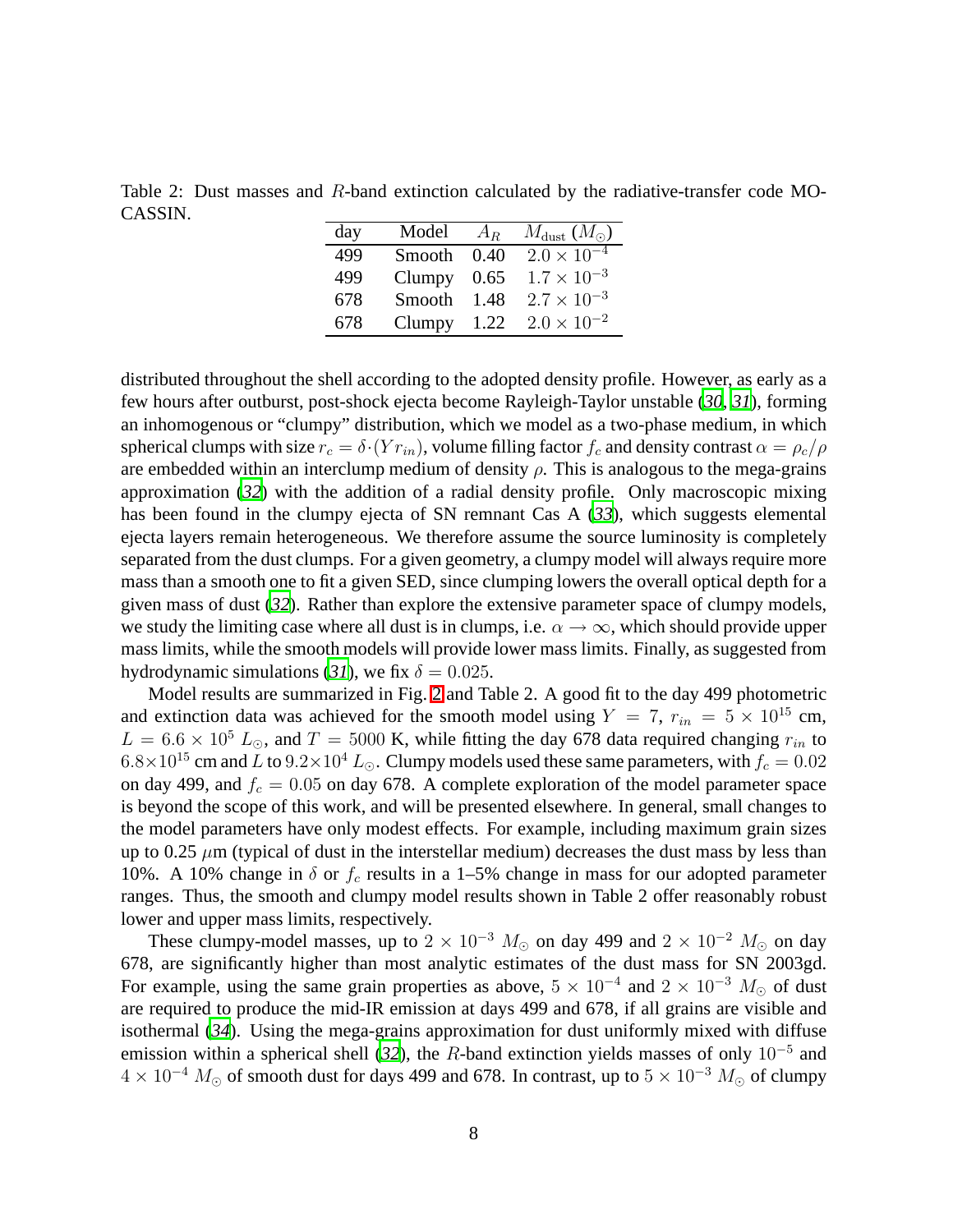dust is deduced from the mega-grains model for day 499, which agrees well with our radiativetransfer model. However, once clumps become optically thick, only geometry  $(\delta, f_c)$  determines their extinction, thus an arbitrarily-large mass of clumpy dust reproduces the extinction from day 678. This behavior of the mega-grains model makes it of limited use in determining dust masses when the observed optical depth reaches unity. We conclude that the most-often used analytic approximations can provide unreliable estimates of dust masses.

Observations similar to those presented here have demonstrated the condensation of dust in the ejecta of SN 1987A and 1999em, but the inferred masses for these SNe were only modest, of order  $10^{-4}$  $10^{-4}$   $M_{\odot}$  (*10, [11](#page-9-6)*). Asymmetric H $\alpha$  line profiles have been detected for type II SNe 1970G, 1979C and 1980K (*[35](#page-10-6)*), however this phenomenon on its own is also consistent with an expanding ionization front shell of emission catching up with and passing through a pre-existing dust shell, and does not prove the presence of newly-forming dust. For SN 1998S, asymmetric line profiles and near-IR ( $\lambda < 4.7 \mu m$ ) excess emission also point towards dust condensation in the ejecta  $(36)$  $(36)$  $(36)$ . In all these cases, the absence of contemporaneous mid-IR observations precluded a quantitative estimate of the condensation efficiency. In the light of our quantitative clumpy-dust analysis, the amounts of dust believed to have formed in the ejecta of SN 1987A and 1999em – which were based upon analytical estimates – are being carefully revisited.

For a progenitor mass for SN 2003gd between 10–12  $M_{\odot}$  ([18](#page-9-12)), roughly 0.16–0.42  $M_{\odot}$  of refractory elements are expected to form if the progenitor had solar metallicity (*[37](#page-10-8)*). Assuming dust formation has finished by day 678, our derived dust mass of  $2 \times 10^{-2}$  M<sub>o</sub> for this progenitor translates into a condensation efficiency, defined here as (mass of refractory elements condensed into dust)/(mass of refractory elements in ejecta), of  $\leq 0.12$  for clumpy dust. Having found that analytic analyses of optical and IR observations tend to underestimate the dust mass by an order of magnitude or more, we deem it likely that dust formation in core collapse SNe is significantly more efficient than previously believed. In particular, the effiency implied by SN 2003gd is close to the value of 0.2 needed for SNe to account for the dust content of high redshift galaxies (*[12](#page-9-7)*). As noted earlier, too few SNe have been followed sufficiently in time and wavelength to establish the frequency with which SNe form dust. We are currently addressing this question through continued, long-term monitoring of a much larger sample of young, type II SNe. If dust formation is found to be common in core collapse SNe, then since a majority of dust is expected to survive later passage through high-velocity SN shocks (*[38](#page-10-9)*), we can conclude that core collapse SNe played a significant role in the production of dust in the early Universe.

### **References and Notes**

- <span id="page-8-0"></span>1. F. Bertoldi *et al.*, *Astron. Astrophys.* , **406**, L55 (2003)
- <span id="page-8-1"></span>2. A. G. G. M. Tielens, *Astrophys. J.* **499**, 267 (1998)
- <span id="page-8-2"></span>3. E. Dwek, *Astrophys. J.* **501**, 643 (1998)
- <span id="page-8-3"></span>4. F. Cernuschi, F. R. Marsicano, I. Kimel, *Annales d'Astrophysiques* **28**, 860 (1965).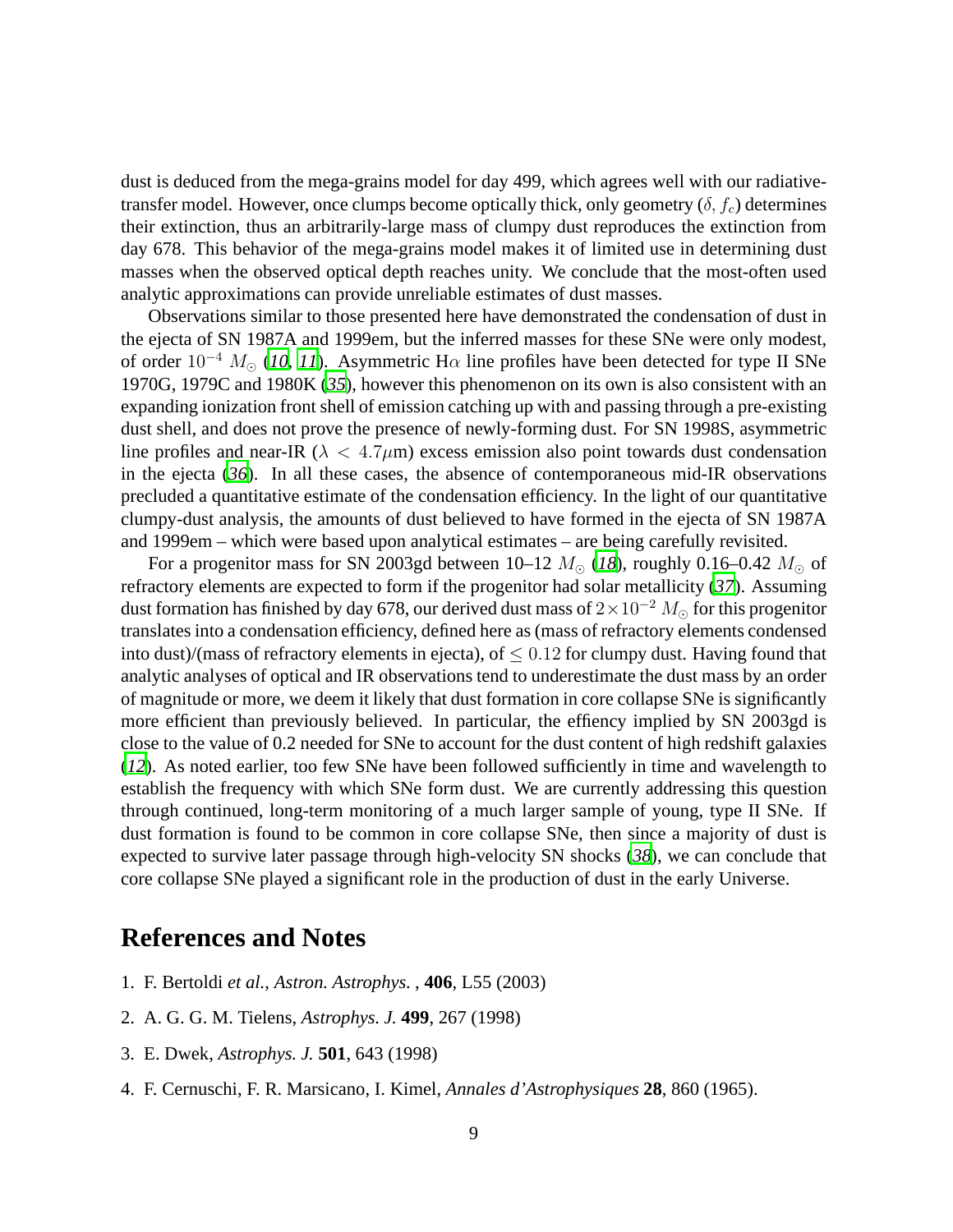- <span id="page-9-0"></span>5. E. Dwek, *Astrophys. J.* **329** 814 (1988).
- <span id="page-9-1"></span>6. T. Kozasa, H. Hasegawa, K. Nomoto, *Astrophys. J.* **344**, 325 (1989).
- <span id="page-9-2"></span>7. P. Todini, A. Ferrara, *Mon. Not. R. Astron. Soc.* **325**, 726 (2001).
- <span id="page-9-3"></span>8. D. D. Clayton, S. Amari, E. Zinner, *Astrophys. Space Sci.* **251**, 355 (1997).
- <span id="page-9-4"></span>9. L. B. Lucy, I. J. Danziger, C. Gouiffes, P. Bouchet, in *Supernovae. The Tenth Santa Cruz Workshop in Astronomy and Astrophysics*, S. E. Woosley, Ed. (Springer-Verlag, New York, 1991), 82.
- <span id="page-9-5"></span>10. D. H. Wooden *et al.*, *Astrophys. J. Suppl. Ser.* **88**, 477 (1993).
- <span id="page-9-6"></span>11. A. Elmhamdi, *et al.*, *Mon. Not. R. Astron. Soc.* **338**, 939 (2003).
- <span id="page-9-7"></span>12. H. L. Morgan, M. G. Edmunds, *Mon. Not. R. Astron. Soc.* **343**, 427 (2003).
- <span id="page-9-8"></span>13. D. C. Hines, *et al.*, *Astrophys. J. Suppl. Ser.* , **154**, 290 (2004)
- <span id="page-9-9"></span>14. O. Krause *et al.*, *Nature* **432**, 596 (2004).
- <span id="page-9-10"></span>15. S. D. Van Dyk, W. Li, A. V. Filippenko, *Publ. Astron. Soc. Pac.* **115**, 1289 (2003).
- <span id="page-9-11"></span>16. S. J. Smartt *et al.*, *Science* **303**, 499 (2004).
- <span id="page-9-13"></span>17. R. C. Kennicutt, Jr. *et al.*, *Publ. Astron. Soc. Pac.* **115**, 928 (2003).
- <span id="page-9-12"></span>18. M. A. Hendry *et al.*, *Mon. Not. R. Astron. Soc.* **359**, 906 (2005).
- <span id="page-9-14"></span>19. P. B. Stetson, *Publ. Astron. Soc. Pac.* **99**, 191 (1987).
- <span id="page-9-15"></span>20. Dwek, E. 1983, *Astrophys. J.* , 274, 75
- <span id="page-9-16"></span>21. B. E. K. Sugerman, *Astrophys. J.* **632**, L17 (2005).
- <span id="page-9-18"></span>22. S. Benetti *et al.*, 1994, *Astron. Astrophys.* **285**, 147 (1994).
- <span id="page-9-19"></span>23. S. E. Woosley, D. Hartmann, P. A. Pinto, *Astrophys. J.* **346**, 395 (1989).
- <span id="page-9-17"></span>24. N. B. Suntzeff, P. Bouchet, *Astron J.* **99**, 650 (1990).
- <span id="page-9-20"></span>25. B. Ercolano, M. J. Barlow, P. J. Storey, *Mon. Not. R. Astron. Soc.* **362**, 1038 (2005).
- <span id="page-9-21"></span>26. D. D. Clayton, L. R. Nittler, *Annu. Rev. Astron. Astrophys.* **42**, 39 (2004).
- <span id="page-9-22"></span>27. J. S. Mathis, W. Rumpl, K. H. Nordsieck, *Astrophys. J.* **217**, 425 (1977).
- <span id="page-9-23"></span>28. B. T. Draine, H. M. Lee, *Astrophys. J.* **285**, 89 (1984).